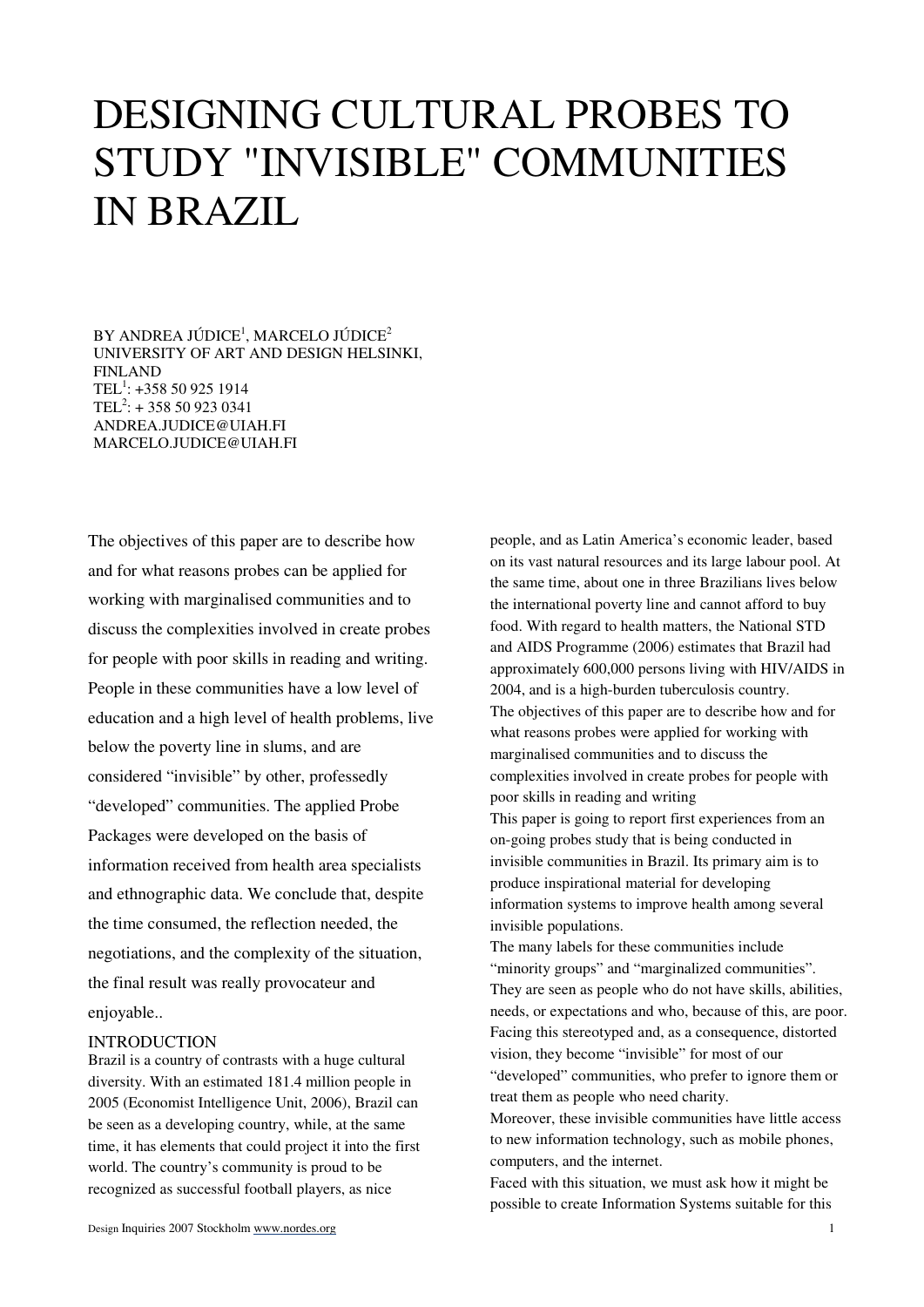context, what kinds of Information Systems are going to be useful for them, and what kinds of Information Systems are going to be enjoyable for them? At this point, as designers, we have a challenge: As Sanders (1999), has recognized, developing effective information systems' usability is not enough. The systems have to be useful and desirable, too. Based on it, this research phase focuses on a deeper understanding of desirable (emotional) experiences in Human–product (service) interaction in a health context.

After we (the authors) received the demand, to developing information systems for a health context to improve the communities' life, one of the first methodological approaches we used was ethnographic. The ethnographic data gave us a diagnostic of the situation. As Battarbee says (2005), "the ethnographic approach leans on a more rigid theoretical and methodological background than the interpretation based empathy and inspiration approaches". Therefore, after we treated the ethnographic data, it was clear that we really needed a new insight. This necessity was underlined in the health agents' talk: "we want you to understand that we really want to change our situation, but we want these changes in our perspectives, not in yours." For that reason, it is clear that we have to have a deeper understanding of what the communities' members expected from our work and what kind of health situation they dream about. WHY PROBES:

The Cultural Probes approach was introduced for the first time in The Presence Project (1999) – new media for older people. The project focused on novel understandings of technology's uses, and the focus group was ageing people. As Gaver et al. (1999) stressed, in order to reach new interaction techniques, the team has to be speculative in its design. And, as they were working with older people, they had to get away from stereotypical views, such as that older people are feeble and needy.

They needed to find new opportunities for design. As we are working with communities that accustomed to be seen from a very stereotypical view, the probe's approach seems to be very useful for reaching a new understanding about the communities' contexts.

Design Inquiries 2007 Stockholm www.nordes.org 2 According to Mattelmäki (2005), probes aim to invite and/or provoke users to reflect on and verbalize their experiences, feelings and attitudes, and to visualize their actions and contexts. In our "experience for health", especially in poor communities, it is necessary that we use something enjoyable to invite them to dream and to share their feelings and dreams with us.

Mattelmäki (2005) maintains that we can identify four reasons for applying probes: Inspiration, Information, Participation, and Dialogue. These are powerful reasons for applying probes in our communities. We need inspiration to provide new insights, and information to know more about needs and experiences in an emotional and provocative way. We need participation to understand real needs, especially in our communities that want to integrate the design process, and we need dialogue to create a direct and real interaction between our communities and us, to avoid misunderstandings in our communication.

## DESIGN APPROACH

After we (the authors) had decided to apply the probes, other questions arose. What happens to the method when we try to use it in "invisible," disadvantaged communities, as in Rio de Janeiro´s favelas ? How should we administer the probes? What kind of items can best be used in the packages meant for the slums of this huge city? And what kinds of cultural issues have to be kept in mind when designing the probes?

#### THE CONTEXT

One of our studied communities has fifty-five thousand inhabitants with a very low socioeconomic status, a high level of tuberculosis, inadequate housing and other problems, such as addiction to alcohol and drugs. Another important studied community is composed of

around two thousand five hundred prostitutes. In this community with a high level of sexually transmitted diseases (STDs), only eight hundred are receiving some treatment at an Ambulatory care centre, the only medical centre to assist this population.

According to health specialists who work with these communities, "tropical diseases, hunger and, consequently, malnutrition are consequences of unemployment" (labour restriction).

The specialists consider that this situation is due to a low education level that results in a "non-work culture". One community member defined their situation as "no money to survive on".

## PROBES IN INVISIBLE COMMUNITIES

The probe packages were developed on the basis of information received from health area specialists and the ethnographic data. The specialists have long worked with these communities, so they could stress the most important data gathering from the ethnographic approach and show the most serious problems to be studied in the early phase of the project.

They suggested some issues for a holistic approach: in their opinion, we have to have a deeper understanding of users' attitudes and beliefs, (individual and collective experiences in their communities), hopes and dreams,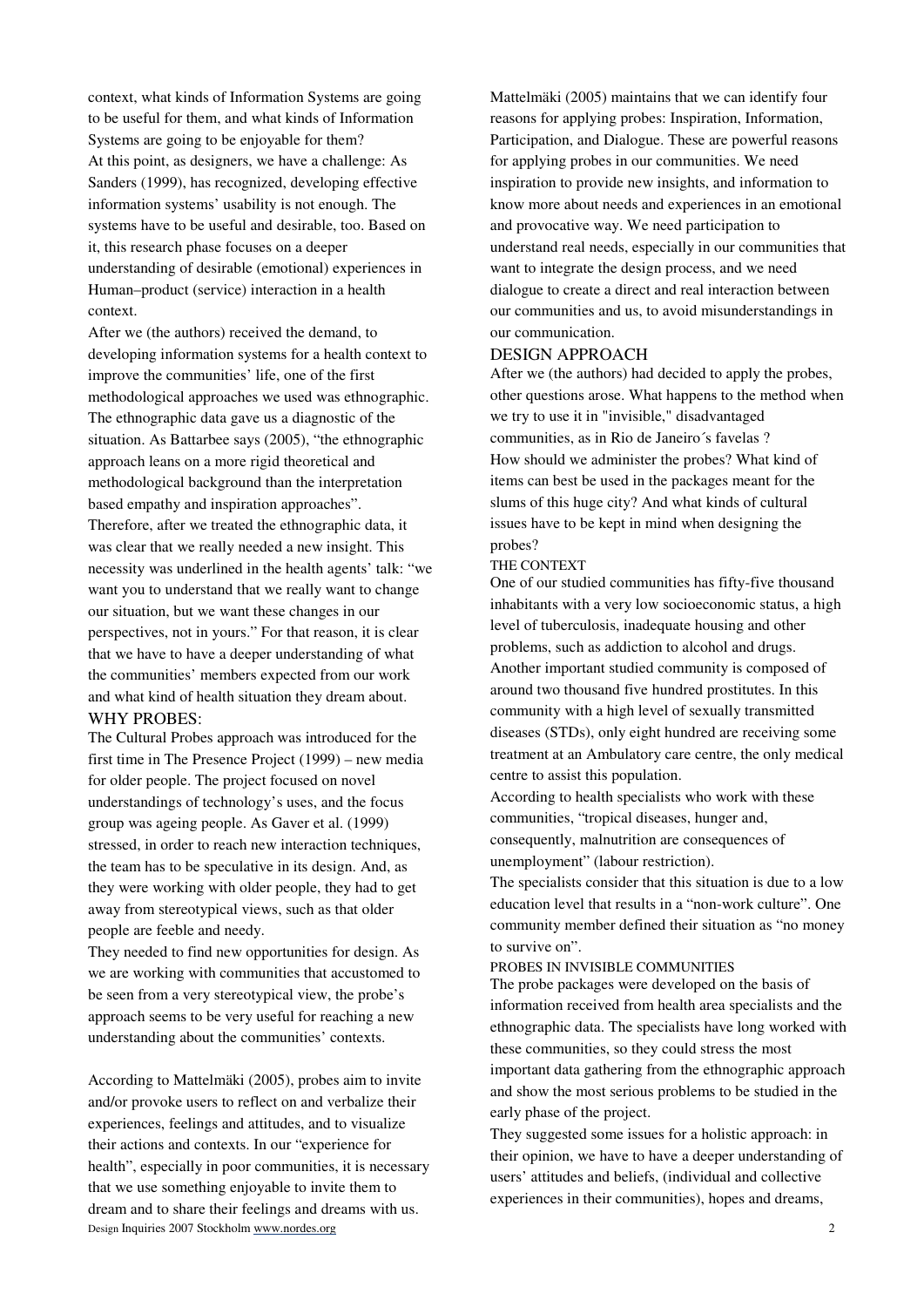social support, nutritional balance, health support access, environmental and behaviour situations. They underlined some key words for helping us to understand what kinds of opportunities exist for our design project: unemployment reduction, prevention, education, information, access, reintegration, health improvement / health promotion.

Given these issues and key words, we understood that we had to create a special package to consider the whole situation, and we had to consider users interaction with devices. The demand we received was to develop Information Systems for a health context, and we knew that in these communities, they are people with little access to devices such as mobile phones, computers, and the internet. So we needed to know, among other things, whether they wanted to have access to these devices, why they wanted such access, whether they imagined these devices could change their lives, and how they imagined having access to these devices.

## ADMINISTERING PROBES IN DISADVANTAGED **COMMUNITIES**

The packages were distributed to:

Nine specialists from the health area, all of them working for and with the communities;

Six health agents, chosen from among a total of seventeen official health agents. These six agents were chosen according to their work experience with the community, their skills in communicating with the communities and their knowledge about the sociocultural and economical aspects of the community. These health agents are people from the community trained to advise on questions related to the health area. They live in the community, so the community's members can reach those agents 24 hours a day, seven days a week; and

Six prostitutes, three prostitutes were selected by the Specialists and three prostitutes´ representatives from the prostitutes Union chosen by the community's members, in their opinion these prostitutes are most representative of their situation, They have a different vision about their reality; they know more about politics, business, and so forth.

## TECHNICAL ASPECTS:

The first major problem we faced was how to administer the probes packages. In studies in Europe (Gaver et al., 1999; Wensveen, 1999; Mattelmäki, 2005), administering the package has been mainly a recruitment problem. In most cases, researchers have either recruited people using standard social science methods (like recruiting agencies) or simply have recruited participants from company networks. In our case, this was not possible, since we did not have

networks among our invisible populations. Instead, we had to rely on health care projects and workers familiar with these populations. We had to underline that it was simple to find volunteers to work with us. However, at the beginning they offered a little resistance. In their minds, they have to trust the researchers to be able to cooperate. They said that they are accustomed to this kind of behaviour, because most people say that they will help the community, though the majority of these persons never come back to help or to say why they do not have a solution for the community.

Once that we wanted to test, and see the implications of probes packages, based in European models, in developing countries context, we decide to inspire our package in Gaver et al., (1999), Mattelmäki (2005) and Wensveen (1999, 2005). In particular, the method relies heavily on diaries and postcards that require reading and writing skills and familiarity with these cultural forms. These skills cannot be taken for granted in a study of invisible populations in slum districts in Brazil. We resolved these issues partly by administering the packages through health care workers and partly by relying on cultural forms familiar to semi-illiterate people. Also, we deliberately tried to design the packages so that they would create a personal connection between people and us.

#### PERSONALIZING THE PROBES - CONCEPTUALIZATION.

The probes package as such was designed using items familiar from the first probes studies in Europe. There were some booklets containing different tasks for reaching the issues, post cards, two pens (one red and one blue), and disposable cameras (only in some packages).

To have some fun, we developed a comic character to be used as a "Probe Boy", the project mascot. As Gaver et al. (1999) recognize, we had to develop our probe to make it very pleasant, attractive and enjoyable, but not childish or condescending, and we really considered it during the probes´ design process.

The objectives of the package were to identify and provoke emotional responses about, for example, how the users live and take care of themselves, and what their life style and access to healthcare is. We categorized the issues and decided to make some booklets for each task so that it would be easy for the users to make the tasks, to handle and transport them, and to keep them safe. As Gaver et al. (1999) and Mattelmäki (2005) suggest, one of the probe principles is to permit unexpected views and interpretations, offering projective and visual assignments and open-ended questions.

As we are geographically distant from users, we made a booklet to introduce ourselves, explaining who we are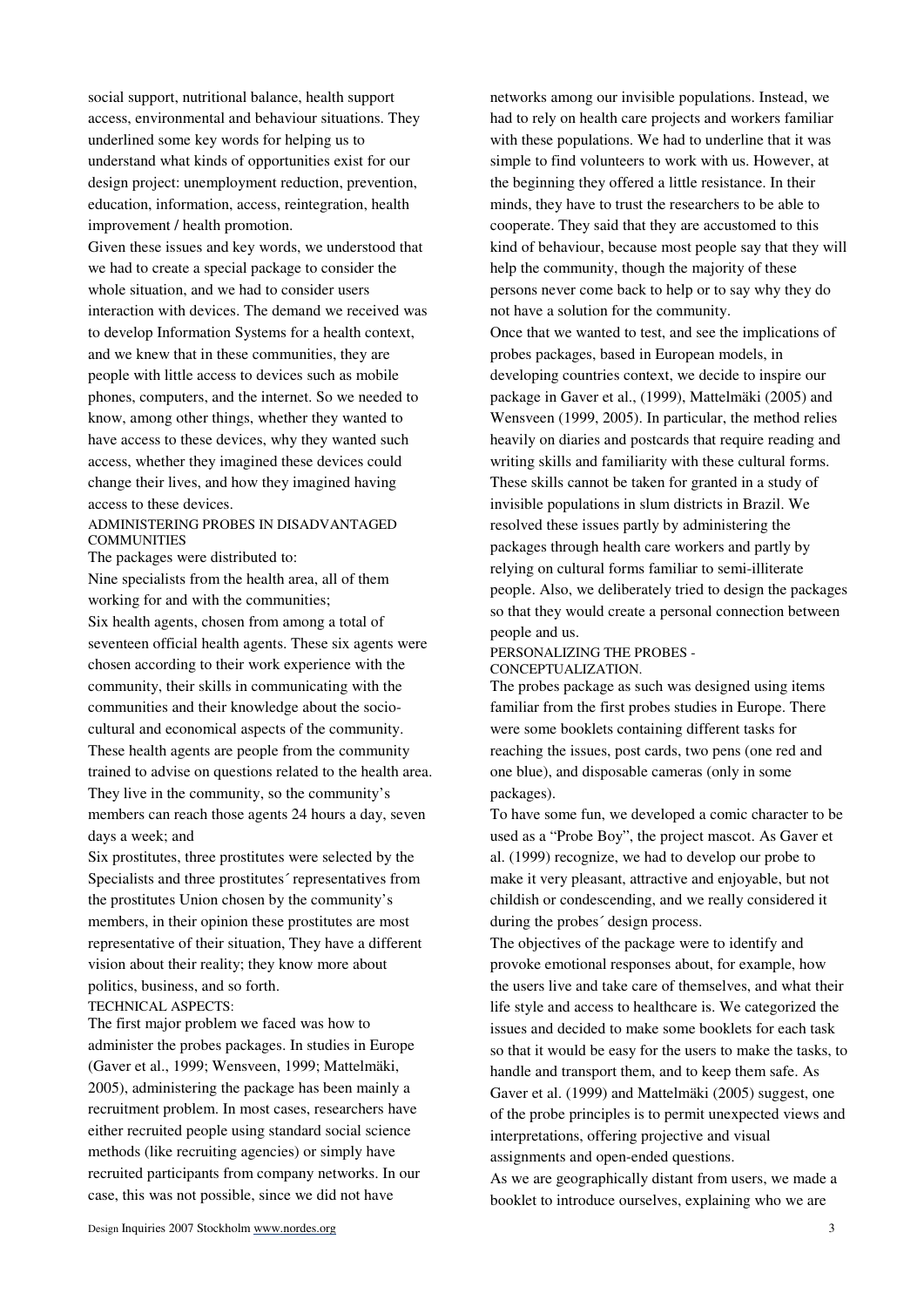(they already knew, but they had not seen us face to face); we also wrote very briefly about Finland and explained the objectives of the probe packages. We made clear that there was no obligatory task, and we wanted them to have fun doing the probe! In this booklet, we provided a self-explicative illustration to explain how they can group the material together and send the probe back to us (Figure 1).





## THE TASKS:

Diary – In the diary we focused on the user's day-byday experiences. Each diary had tasks to be fulfilled over a period of seven days (Figure 2). Each day had almost the same framework and layout; just one space had different questions related to devices. Some of the constant questions are: "At what time did you get into bed yesterday? At what time did you wake up today? What did you have for lunch? Tell us a funny thing about your day!" Some other questions related to users´ hygiene, health habits, and emotional responses, were asked using visual elements. As the users have low skills in writing and reading, we used the "probes boy" performing some action and making emotional facial expressions (Figure 3).



Figure 2 - Diary booklet, image of internal pages, including some questions to be quickly answered.

Design Inquiries 2007 Stockholm www.nordes.org 4



Figure 3 - Mascot performing some specific actions, used to collect some important information, for example, quantity of water consumed during a day, and which facial expression could better illustrate the user's emotion.

Show your product's face – For this task, we got our inspiration from Wensveen's (2005) probe task "Emotional Advertising". We focused on user interaction, technology access and technology knowledge. We intended to understand the relationship between users and products.

For this purpose, we defined five categories: diaries, telephones, computers, televisions, and professions. Like Wensveen (2005), we chose to insert a different category to provoke the users.

The professions category (figure 4) was added to compare the professions to the devices. In Brazil, some professions started to be unreliable because people started to think that they have to pay to access these professionals' services.



Figure 4 - The professions category, in "Show your product's face" booklet.

Take a picture – the focus was to have a holistic vision of users' lives. We suggested sixteen photos and left eleven photos unassigned, simply asking users to show us important things in their lives. The requests for pictures were, for example: "Take a picture that illustrates your life style"; "Take a picture of a pleasent place"; "Open your refrigerator and take a picture of its contents"; "Take a picture of your lunch"; and "Take a picture of the artefact you could not live without". Post cards – We designed seven post-cards, to be filled out as the users wished. It was suggested that they fill out one card per day. The post cards were about food/nutrition, safe sex, health access, community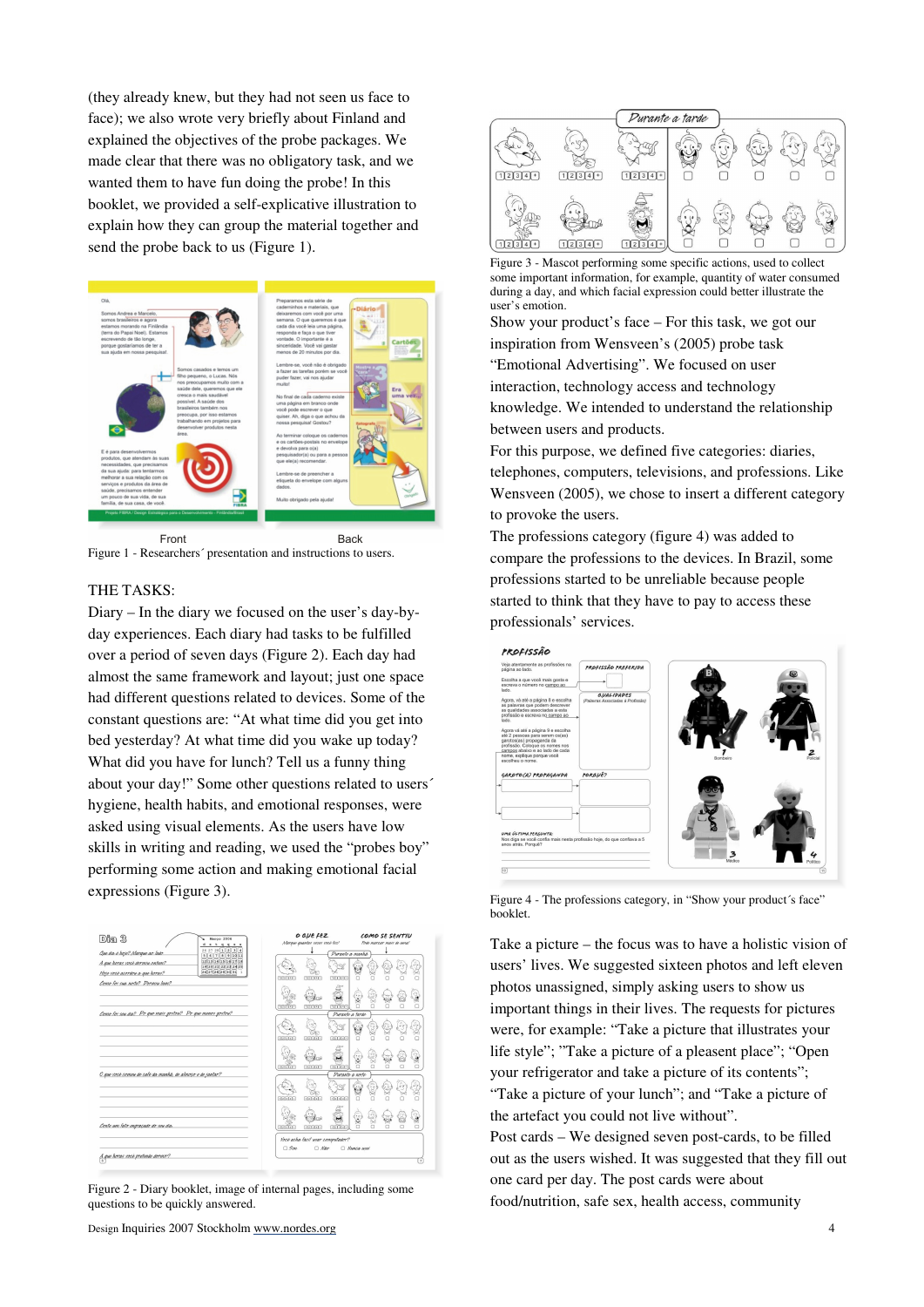support, social relation, the right to choose a job, hopes and dreams, and celebrations.

Each post card had an image on the front and some open-ended-questions on the back, and the layout was like a real post card, including the space for a stamp (Figure 5). The images were different from community to community, because of cultural and contextual differences.



Figure 5 - Some post card examples.

We decided to use images from soap-operas which are already inserted in the day by day experiences of our users, like pictures presented in soap operas. The soap opera is a very popular media for promoting discussion of important issues in Brazilian culture. An issue that would normally be taboo can be presented on soap operas and thus become a public subject. Melo (2002) describes the social legitimization of soap operas, and how nowadays it can intervene in the citizens' lives, create new habits, change the audience's routine, and improve social relationships. The probe package sometimes use some suggestive but ambiguous images, like the projective tests used by psychoanalysts. These images could reveal "fragments" from participants that inform and inspire designs (Gaver, 2001). Once upon a time - we focused this booklet task on users' perception of the tuberculosis disease: for instance, onthe significance of tuberculosis; and the consequences of tuberculosis in the patients' life, and so forth. For this purpose we decided to use narratives to evoke pre-existing experiences and provide afford an opportunity for the user's narrative. The user's task is to complete a narrative that we started. We suggested the use of collages and drawings to complete the story. INTERESTING FEEDBACK RECEIVED FROM USERS AND SPECIALISTS ABOUT THE PROBE PACKAGE:

In this section, we intend to highlight some quotations that show how the contributions of the cultural probes approach leads to a deeper understanding about these kinds of communities – their dreams, their

expectations, and so forth.

About the disposable camera: Most of the specialists said that they originally thought the cameras would not return to us, because they believed that the users would sell or trade them, or that the cameras would be stolen. They also said that users were so enthusiastic about using a camera for the first time that they asked whether they could take pictures of whatever they wanted to, and, at the same time, they were afraid that they would not know how to use the camera. One quotation that illustrates this situation is the following: "Madam, I can take a bus with it, and leave the bus without it!" (user to specialist on receiving the probe).

The health care informants said that, most likely, the cameras would be sold to raise money. –And we were inclined to agree. We thought, "Giving a seven-Euro camera to a prostitute or a drug addict living in the slums is another issue. We needed to find other methods to make sure that the packages would be delivered and raised back." However, when we received the probes back, we were pleasantly surprised: we received all the cameras back! Moreover, the photos were significant. About the probes boy and the diary: The person in Brazil who sent the probes packages to the users said the mascot could work as a "friend". In her opinion, some users could transform the mascot into a person who helped them to understand the task. At the same time, as some probe tasks ask for personal information, the mascot was "a person" who was there to listen to their history.

It was true, one of the prostitutes wrote in the diary: "it was really good to do the task, because I could feel that someone wanted to listen to me and I did not have to implore someone to listen me!" . Another prostitute could share a bad moment in her life with the mascot: "I was in my boyfriend's house and some persons stayed looking to me and talking about me all the time, I felt terrible!" These two quotations are important for us; we could understand a little bit the prostitutes' situation in their community (out off the red light district).

"This is a very cool methodology; I think it is a good way to collect real data from this kind of population." This psychologist quotation can highlight the effectiveness of the probes. As she had to help some prostitutes to fill some probes tasks, she said that she could perceive the prostitutes really wrote significant issues about their lives.

In the psychologist opinion (and we could probe latter) as the prostitutes had to write and did not have contact face-to-face they really wrote stories that they use not to talk about even in an appointment.

Some users' quotation about the probes packages: "The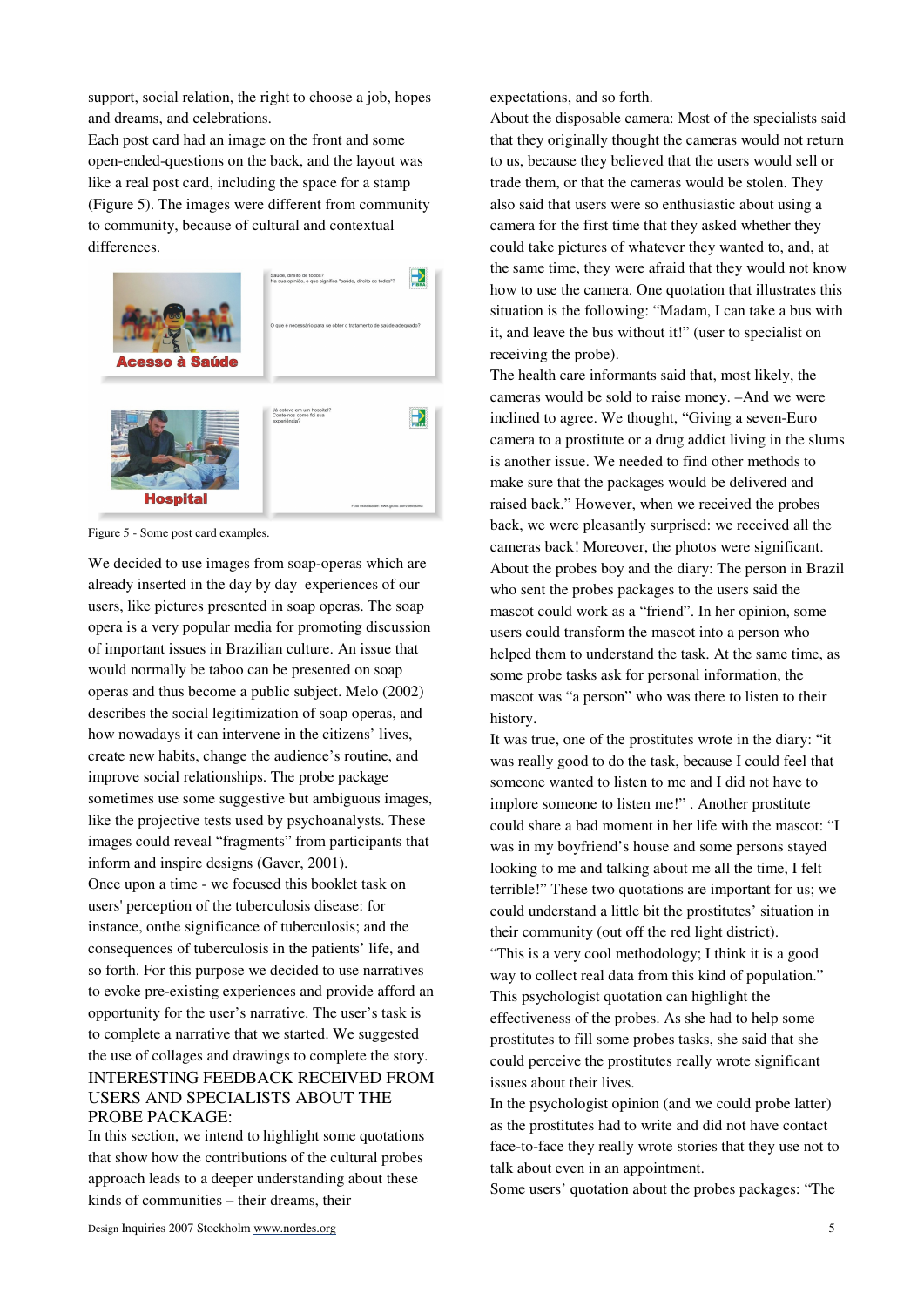booklets are so beautiful that my son want to have one of it for him!"; "Wow! It is so beautiful! I want to collaborate, but it is a lot of tasks and I have a lot of things to do… can I take more than one week filling it?"; "These booklets are the most beautiful booklets that I had in my entire life! It will be so good to use it!".

It was funny to see that most of the probes we received we found these kind of opinion (about probes visual identity). It was important for them to receive a personalised probe package.

"It's good to know they care about us. When they invited us to be volunteers, I had no idea about 'probes'! The doctors explained but I could not understand! Nevertheless, when I saw the packages I could understand and I felt important! They did it for us!" (health agents to informants). "It's good to know that they respect and understand my necessities: when I asked to have more than one week to do the tasks they agreed!" (health agents to the informants). It was nice to see that they started to trust in our research. The most important point is that they did the tasks carefully and they really tried to show us important points in their lives. It was funny to see that it was happen because they could understand that we really care about them.

# WHAT WE LEARNED FROM PROBES - **CONCLUSION**

The probes, as Gaver et al., (1999) designed them, are an approach to discover new pleasures, new cultural forms of sociability, and so forth, from the users. We have to stress that it was delightful for us, as designers to develop the probes. Even with the timing consumed, the reflections needed, the negotiations, the complexity of the situation, at the end the result was really provocateur and enjoyable.

The probes method may prove to be a particularly important way to study invisible populations. It is personal, enjoyable, fun, and can be designed to be as easy to understand as possible. Probes packages are cheap to produce. If we think about the amount of money that we usually receive to this kind of research in Brazil, the Probes are not so cheap. A complete package, including camera, costs around 22 euros. However, if we consider a small sample needed for it, and the effective result that we are planning to receive (or the feedback that we already received), the cost is really cheap. This is our and health area specialist's thoughts. For designers, the Probes provide essential information about the visual and tactile worlds of people designers are interested in.

Design Inquiries 2007 Stockholm www.nordes.org 6 However, culturally speaking, these assumptions may prove to be problematic. In a country like Brazil, it

would be easy to use the probes among middle-class city populations, but in the poor, invisible communities in the favelas, vilas and assentamentos of cities like Rio de Janeiro, Brasilia, and São Paulo, the probes have to be administered and designed with local conditions in mind. Still, these are huge populations with important problems that could be alleviated by suitable design solutions. As few designers come from the ranks of the underprivileged, it is all the more important to develop standard methods in user-centred design to produce useful and critical information and understanding from these invisible communities. Without such understanding, our design solutions may prove to be unfounded.

Despite the first chock, it was good to see some health specialists' believing in new methods to collect emotions from their patients. Even thinking that could be a very unusual way to collect data, the specialists were confident to try probe packages.

When we sent the packages to Brazil some experts responsible for applying the probes had no idea how much time we spent preparing, and what kind of considerations we had to develop all the assignments. At the end, when they received and analyzed the probes they said that the package shows the effort we did to develop it.

We could see individual and collective differences in how users and specialists reacted to the probes. For example, it was funny to see people complain about the time consuming, the effort needed to complete the tasks, and the most interest point was that they complained before doing the tasks! Face these reactions we suggested people to not do the task and we remembered that the tasks were not compulsory, and they were volunteers. Therefore, we could give the packages to another person. Moreover, face the situation all the users said: "no, I want to get part in this study".

## ACKNOWLEDGMENTS

We are grateful to the Professor Ilpo Koskinen, and Tuuli Mattelmäki for helpful comments and contributions. Also, want to thank Nestablo Ramos Neto who participated as illustrator, Mônica Evangelista as a research assistant, and all the users and specialists who participated in this study.

We are grateful to Brazilian National Council for Scientific and Technological Development (CNPq) for sponsoring the authors. And, to University of Art and Design Helsinki (UIAH) for sponsoring the Probes

Package Research.

#### **REFERENCES**

Battarbee, K. (2004). Co-experience: Understanding user experiences in social interaction.D.A. dissertation, Industrial and Strategic Design Department, University of Art and Design Helsinki, Finland. Retrieved March 01, 2005 from Publication